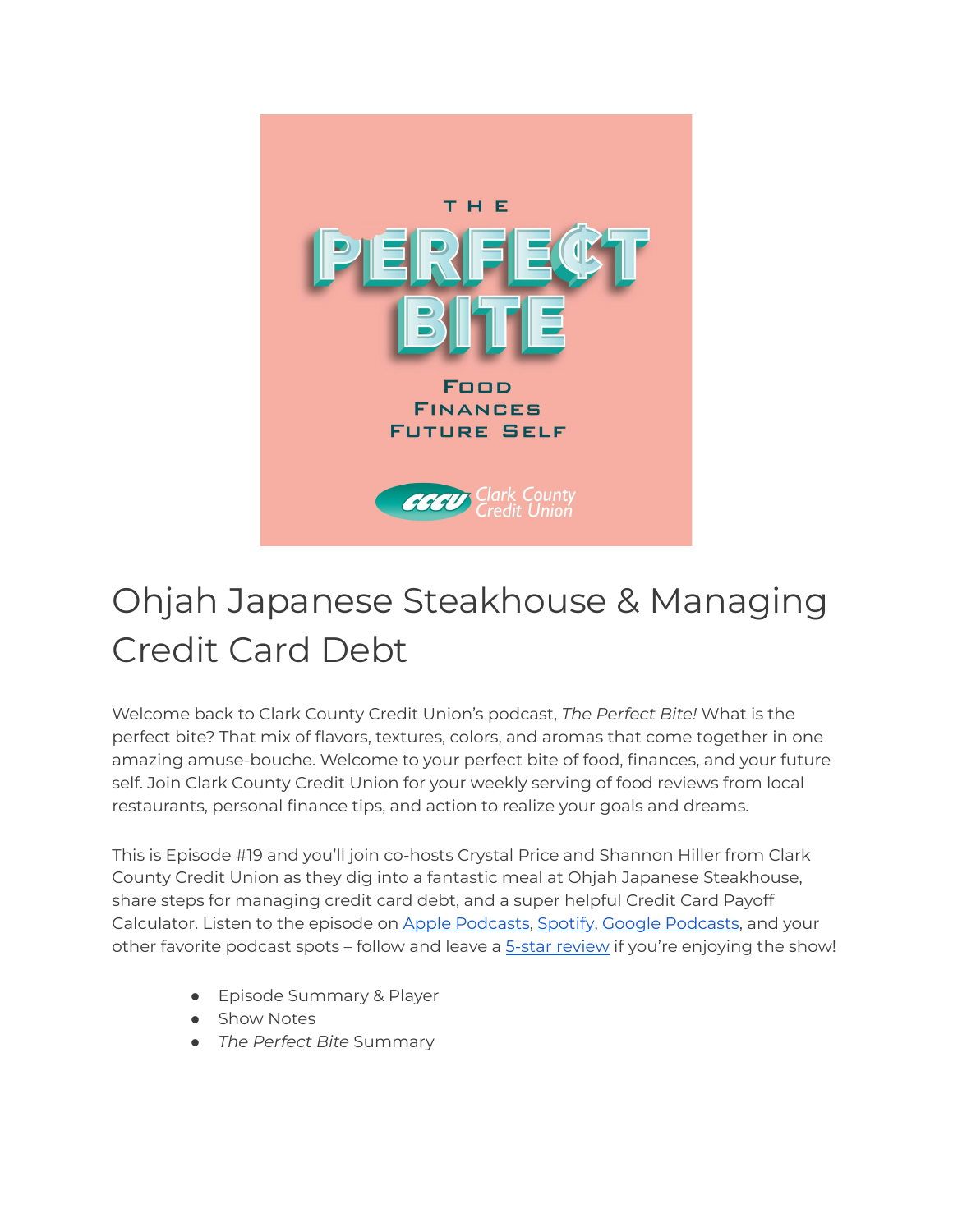## *The Perfect Bite* **Episode #19: Ohjah Japanese Steakhouse & Managing Credit Card Debt**

In this nineteenth bite, join co-hosts Crystal Price and Shannon Hiller from Clark County Credit Union as they dig into a fantastic meal at Ohjah Japanese Steakhouse, share steps for managing credit card debt, and a super helpful Credit Card Payoff Calculator. Hear the difference between Hibachi and Teppanyaki, how to cut back on expenses, and today's average credit card rate. This episode covers everything from Hibachi to maxing out your credit card. Here's a small sample of what you will hear in this episode:

- How was Ohjah Japanese Steakhouse?
- What is Teppanyaki?
- Does Shannon have a favorite Teppanyaki or Hibachi spot?
- Was Crystal conscious of credit card debt when buying her home?
- How many streaming services does she have?
- What is BritBox?
- How does the calculator work?
- What's the highest credit card rate Shannon's ever seen?

Learn more at [CCCULV.org.](https://www.ccculv.org/)

Check out the episode and show notes below for much more detail.

## **Show Notes**

- **Ohjah Japanese Steakhouse & Managing Credit Card Debt**
	- [0:08] Welcome to *[The Perfect Bite](https://www.ccculv.org/)*
	- [0:25] Learn more at [CCCULV.org](https://www.ccculv.org/)
	- [0:35] [Crystal Price](https://www.ccculv.org/Our-Mission.aspx), [Shannon Hiller](https://www.ccculv.org/Our-Mission.aspx)
	- **○ Food: Ohjah Japanese Steakhouse**
	- [1:10] [Ohjah Japanese Steakhouse](https://www.ohjahsteakhouse.com/)
	- o [2:13] What is [Teppanyaki](https://lasvegas-sushi.com/japanese-hibachi-teppanyaki-las-vegas/)?
	- o [2:56] What is [Hibachi](https://lasvegas-sushi.com/japanese-hibachi-teppanyaki-las-vegas/)?
	- [4:52] Does Shannon have a favorite Teppanyaki or Hibachi spot?
	- [5:29] Email us at [ThePerfectBite@CCCULV.com](mailto:ThePerfectBite@CCCULV.org)